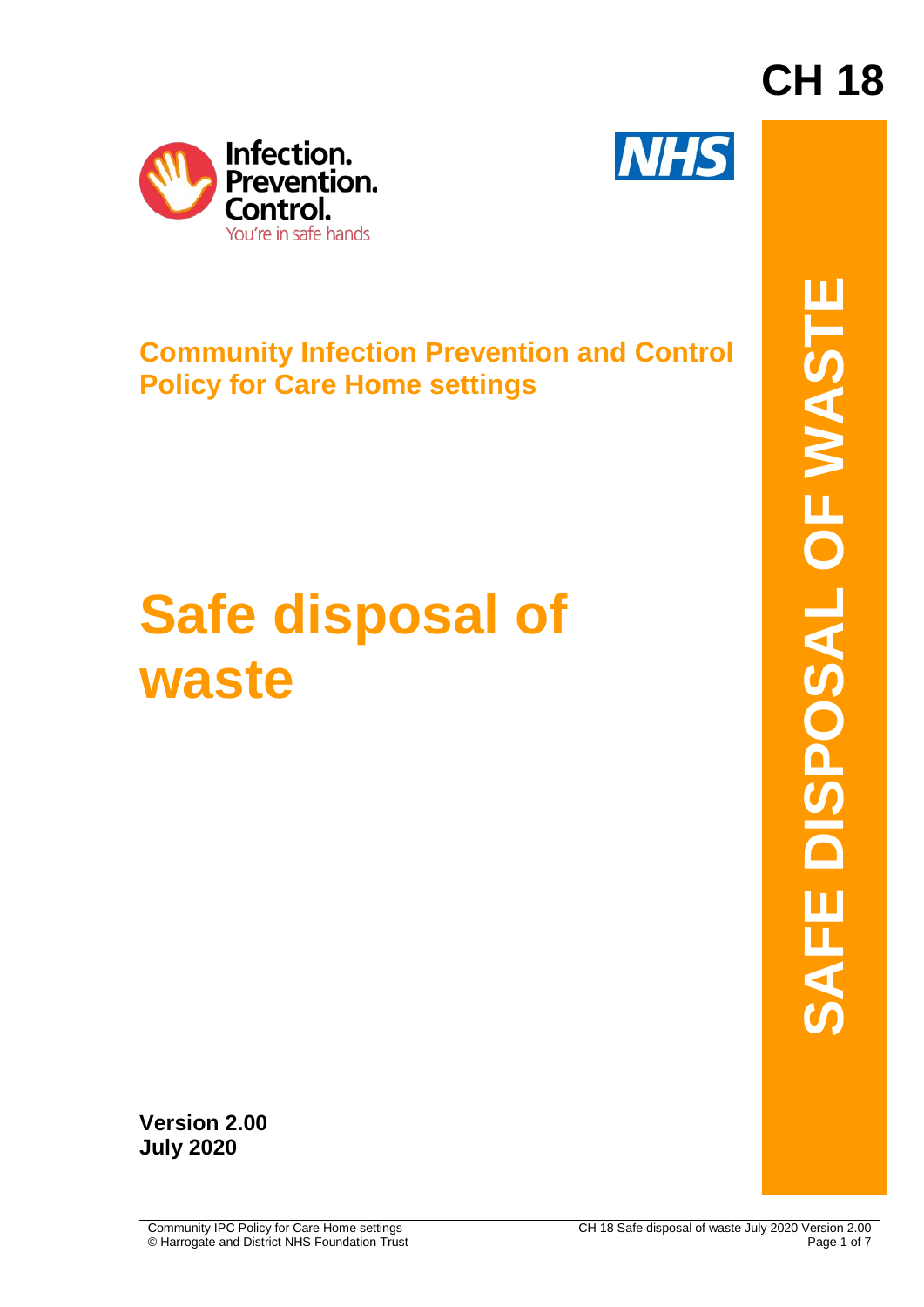Please note that the internet version is the only version that is maintained. Any printed copies should, therefore, be viewed as 'uncontrolled' and as such, may not necessarily contain the latest updates and amendments.

\_\_\_\_\_\_\_\_\_\_\_\_\_\_\_\_\_\_\_\_\_\_\_\_\_\_\_\_\_\_\_\_\_\_\_\_\_\_\_\_\_\_\_\_\_\_\_\_\_\_\_\_\_\_\_\_\_\_\_\_\_\_\_\_\_\_\_\_

#### **This Policy has been adopted by:**

|                 | Signed:                                                                                                                                                                                                                                                                                                                                                                                                |
|-----------------|--------------------------------------------------------------------------------------------------------------------------------------------------------------------------------------------------------------------------------------------------------------------------------------------------------------------------------------------------------------------------------------------------------|
|                 |                                                                                                                                                                                                                                                                                                                                                                                                        |
|                 |                                                                                                                                                                                                                                                                                                                                                                                                        |
|                 |                                                                                                                                                                                                                                                                                                                                                                                                        |
|                 | If your organisation would like to exclude or include any additional points to this                                                                                                                                                                                                                                                                                                                    |
| <b>OF WASTE</b> | document, please include below. Please note, the Community IPC Team cannot<br>endorse or be held responsible for any addendums.                                                                                                                                                                                                                                                                        |
|                 |                                                                                                                                                                                                                                                                                                                                                                                                        |
|                 |                                                                                                                                                                                                                                                                                                                                                                                                        |
| <b>DISPOSAL</b> |                                                                                                                                                                                                                                                                                                                                                                                                        |
|                 |                                                                                                                                                                                                                                                                                                                                                                                                        |
|                 |                                                                                                                                                                                                                                                                                                                                                                                                        |
|                 |                                                                                                                                                                                                                                                                                                                                                                                                        |
|                 |                                                                                                                                                                                                                                                                                                                                                                                                        |
|                 |                                                                                                                                                                                                                                                                                                                                                                                                        |
|                 |                                                                                                                                                                                                                                                                                                                                                                                                        |
|                 |                                                                                                                                                                                                                                                                                                                                                                                                        |
|                 |                                                                                                                                                                                                                                                                                                                                                                                                        |
|                 | Community Infection Prevention and Control                                                                                                                                                                                                                                                                                                                                                             |
|                 | Harrogate and District NHS Foundation Trust<br>Gibraltar House, Thurston Road                                                                                                                                                                                                                                                                                                                          |
|                 | Northallerton, North Yorkshire. DL6 2NA                                                                                                                                                                                                                                                                                                                                                                |
| $\mathbf{z}$    | Tel: 01423 557340<br>email: infectionprevention.control@nhs.net                                                                                                                                                                                                                                                                                                                                        |
|                 | www.infectionpreventioncontrol.co.uk                                                                                                                                                                                                                                                                                                                                                                   |
|                 | Legal disclaimer<br>This Policy produced by Harrogate and District NHS Foundation Trust is provided 'as is', without any<br>representation endorsement made and without warranty of any kind whether express or implied, including<br>but not limited to the implied warranties of satisfactory quality, fitness for a particular purpose, non-<br>infringement, compatibility, security and accuracy. |
|                 | These terms and conditions shall be governed by and construed in accordance with the laws of England<br>and Wales. Any dispute arising under these terms and conditions shall be subject to the exclusive<br>jurisdiction of the courts of England and Wales.                                                                                                                                          |
|                 | CH 18 Safe disposal of waste July 2020 Version 2.00<br>Community IPC Policy for Care Home settings                                                                                                                                                                                                                                                                                                     |
| Page 2 of 7     | © Harrogate and District NHS Foundation Trust                                                                                                                                                                                                                                                                                                                                                          |

#### **Legal disclaimer**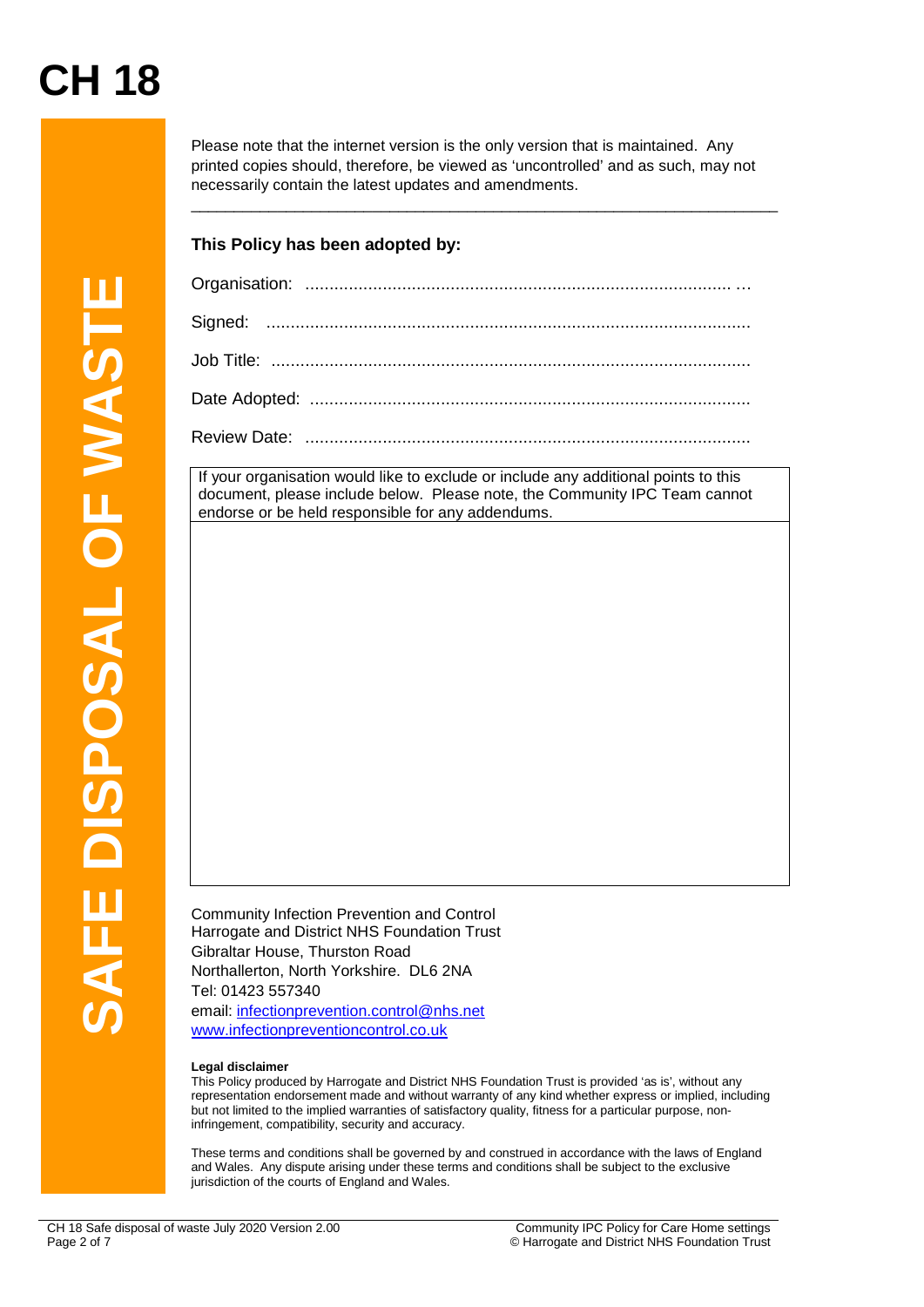#### **Contents Page**

| 1. |                                                                                                                                                     |                                            |
|----|-----------------------------------------------------------------------------------------------------------------------------------------------------|--------------------------------------------|
| 2. |                                                                                                                                                     |                                            |
| 3. |                                                                                                                                                     |                                            |
| 4. |                                                                                                                                                     |                                            |
| 5. | Infection Prevention and Control resources, education and training 6                                                                                |                                            |
| 6. |                                                                                                                                                     | E WAS<br>SAL<br>$\mathbf{C}$<br><b>SAF</b> |
|    | Community IPC Policy for Care Home settings<br>CH 18 Safe disposal of waste July 2020 Version 2.00<br>© Harrogate and District NHS Foundation Trust | Page 3 of 7                                |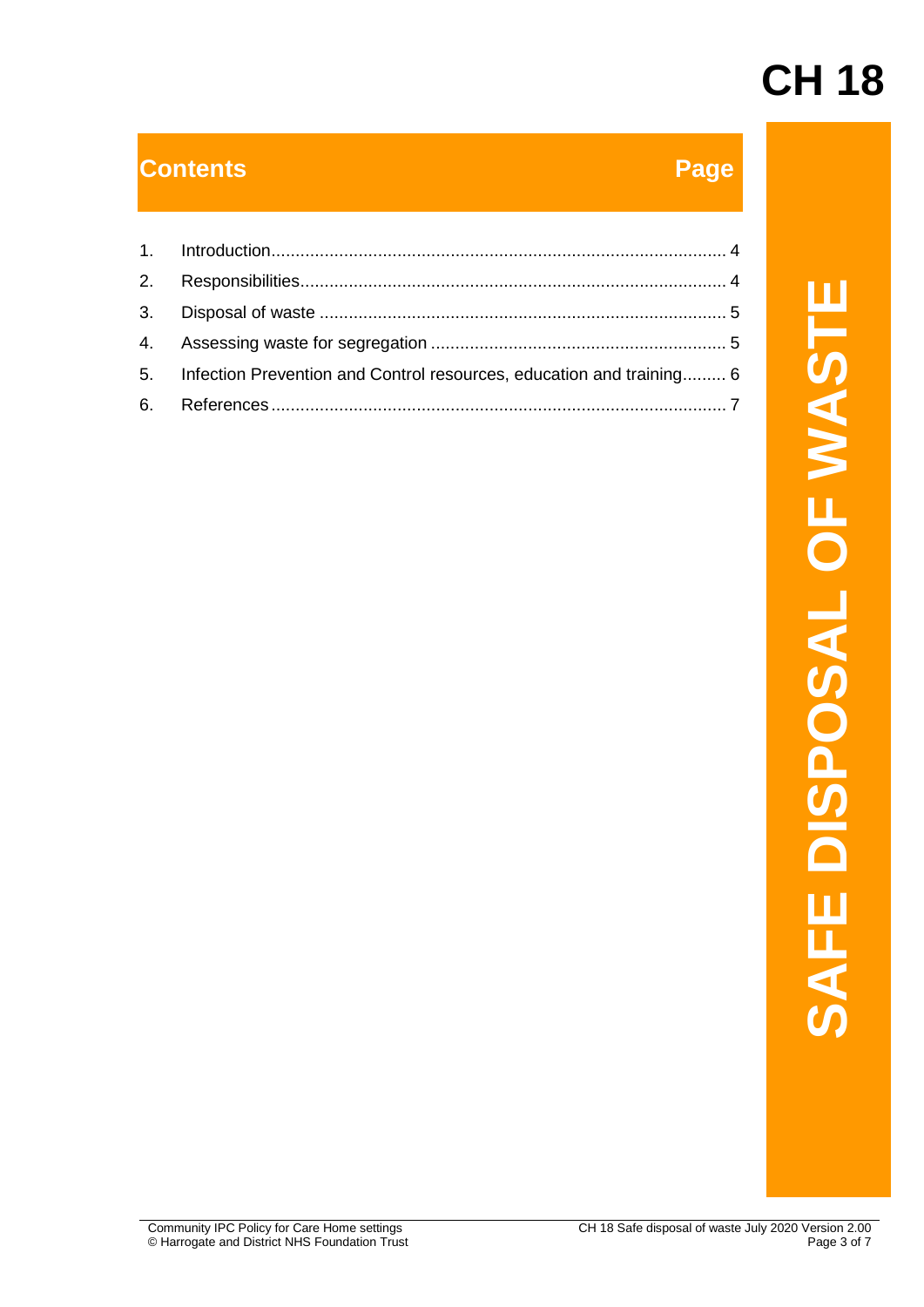### **SAFE DISPOSAL OF WASTE**

### **1. Introduction**

This Policy is one of the 10 'Standard infection control precautions' (SICPs) referred to as 'Safe disposal of waste (including sharps)' by NHS England and NHS Improvement.

The management of healthcare waste is an essential part of ensuring that care home activities do not pose a risk or potential risk of infection and are appropriately managed. Waste is potentially hazardous and if not disposed of correctly can result in injury or infection.

**Page 10 of 7 Of 8 of 7 Of 8 of 7 Of 8 of 7 Of 8 of 7 Of 8 of 10 of 10 of 10 of 10 of 10 of 10 of 10 of 10 of 10 of 10 of 10 of 10 of 10 of 10 of 10 of 10 of 10 of 10 of 10 of 10 of 10 of 10 of 10 of 10 of 10 of 10 of 10 o** All staff are responsible for the safe management and disposal of waste and should understand how waste should be segregated and stored prior to collection or disposal. This is driven by the need to reduce environmental impact, comply with waste regulations and other national guidance such as *The Health and Social Care Act 2008: Code of Practice on the prevention and control of infections and related guidance*, and reduce costs associated with waste management.

Contingency plans and emergency procedures are in place in the event of contamination from waste.

### **2. Responsibilities**

Staff in care homes have a responsibility for ensuring that waste is dealt with appropriately from the point of generation to the point of final disposal. All staff should be trained and aware of waste procedures. It remains the legal responsibility of the care home, not the waste contractor, to ensure full compliance with environmental waste regulations. Waste should be:

- Correctly segregated
- Appropriately labelled
- Packaged appropriately for transportation
- Stored safely and in a secure place away from areas of public access within the premise
- Described accurately and fully on the accompanying documentation when removed from the premise
- To complete and retain waste documentation, including record keeping
- Transferred to an authorised waste contractor for transport to an authorised waste disposal site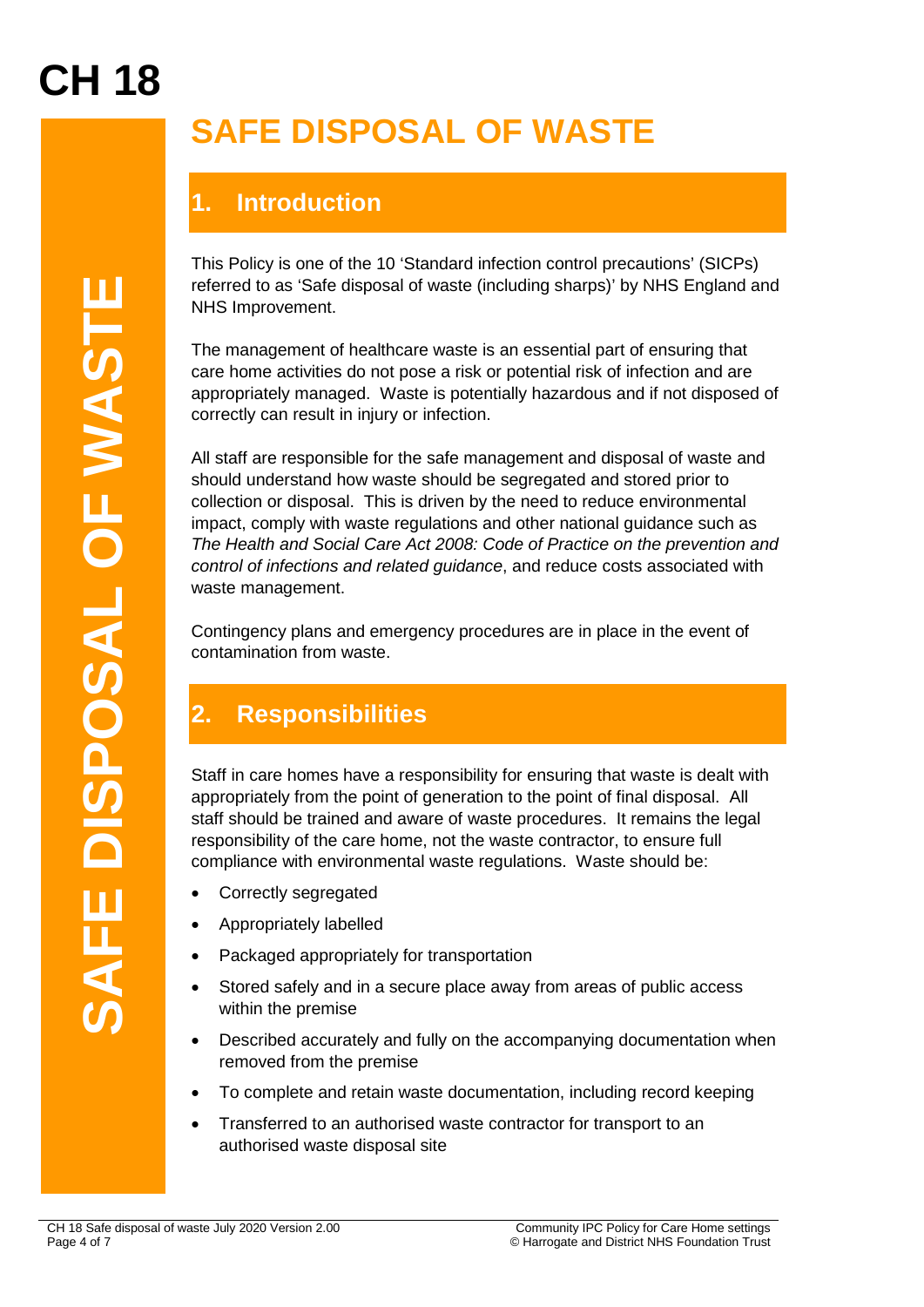#### **3. Disposal of waste**

- All waste should be segregated correctly (see Section 4).
- When handling waste, appropriate personal protective equipment (PPE) should be worn, and hands cleaned after removing each item of PPE, e.g. pair of gloves, apron.
- All waste bags should be no more than 3/4 full and no more than 4 kg in weight. This allows enough space for the bag to be tied using a suitable plastic zip tie or secure knot.
- Waste bags should be labelled with the address and date prior to collection by the waste contractor (some waste contractors may undertake this) to ensure traceability if an incident occurs.
- When handling tied waste bags, only hold the bag by the neck and keep at arms length to reduce the risk of injury in case a sharp item has been inappropriately disposed of in the bag.
- If a waste bag awaiting collection is torn or contaminated, the bag and contents should be placed inside a new waste bag.
- Waste bins in clinical areas, resident's rooms and toilets should be lined and foot pedal operated with a lid. Always use the foot operated mechanism to open the lid to prevent hand contamination. If this is used by the resident, a risk assessment should be undertaken.
- Waste bins in other areas, e.g. office, should have a liner, but do not need to have a lid.

#### **4. Assessing waste for segregation**

| <b>OF WAST</b><br>Waste bags should be labelled with the address and date prior to collection<br>by the waste contractor (some waste contractors may undertake this) to<br>ensure traceability if an incident occurs.<br>When handling tied waste bags, only hold the bag by the neck and keep at<br>arms length to reduce the risk of injury in case a sharp item has been<br>inappropriately disposed of in the bag.<br>If a waste bag awaiting collection is torn or contaminated, the bag and<br>contents should be placed inside a new waste bag.<br>Waste bins in clinical areas, resident's rooms and toilets should be lined<br><b>JRSPOSRL</b><br>and foot pedal operated with a lid. Always use the foot operated<br>mechanism to open the lid to prevent hand contamination. If this is used by<br>the resident, a risk assessment should be undertaken.<br>Waste bins in other areas, e.g. office, should have a liner, but do not need<br>to have a lid.<br>4. Assessing waste for segregation<br>Waste should be assessed by the member of staff at the time the waste is<br>produced and segregated in the correct colour waste stream identified below.<br>Further information can be found in the <i>Environment and sustainability Health</i><br>Technical Memorandum 07-01: Safe management of healthcare waste.<br><b>Waste stream guide for Care Home settings</b><br>Colour*<br><b>Description</b><br>Orange<br>Infectious waste: items contaminated with urine, faeces, vomit, sputum,<br>pus or wound exudate, from a known, suspected or at risk of<br>infection source. Items may include personal protective equipment<br>(PPE), continence pads, urine bags, single use items, single use bowls<br>and dressings.<br>Waste from blood and/or body fluid spillages.<br>Infectious waste may be treated to render it safe prior to disposal, or<br>alternatively incinerated in a licensed facility. |  | All waste bags should be no more than 3/4 full and no more than 4 kg in<br>weight. This allows enough space for the bag to be tied using a suitable<br>plastic zip tie or secure knot. |  |  |  |  |
|--------------------------------------------------------------------------------------------------------------------------------------------------------------------------------------------------------------------------------------------------------------------------------------------------------------------------------------------------------------------------------------------------------------------------------------------------------------------------------------------------------------------------------------------------------------------------------------------------------------------------------------------------------------------------------------------------------------------------------------------------------------------------------------------------------------------------------------------------------------------------------------------------------------------------------------------------------------------------------------------------------------------------------------------------------------------------------------------------------------------------------------------------------------------------------------------------------------------------------------------------------------------------------------------------------------------------------------------------------------------------------------------------------------------------------------------------------------------------------------------------------------------------------------------------------------------------------------------------------------------------------------------------------------------------------------------------------------------------------------------------------------------------------------------------------------------------------------------------------------------------------------------------------------------------------|--|----------------------------------------------------------------------------------------------------------------------------------------------------------------------------------------|--|--|--|--|
|                                                                                                                                                                                                                                                                                                                                                                                                                                                                                                                                                                                                                                                                                                                                                                                                                                                                                                                                                                                                                                                                                                                                                                                                                                                                                                                                                                                                                                                                                                                                                                                                                                                                                                                                                                                                                                                                                                                                |  |                                                                                                                                                                                        |  |  |  |  |
|                                                                                                                                                                                                                                                                                                                                                                                                                                                                                                                                                                                                                                                                                                                                                                                                                                                                                                                                                                                                                                                                                                                                                                                                                                                                                                                                                                                                                                                                                                                                                                                                                                                                                                                                                                                                                                                                                                                                |  |                                                                                                                                                                                        |  |  |  |  |
|                                                                                                                                                                                                                                                                                                                                                                                                                                                                                                                                                                                                                                                                                                                                                                                                                                                                                                                                                                                                                                                                                                                                                                                                                                                                                                                                                                                                                                                                                                                                                                                                                                                                                                                                                                                                                                                                                                                                |  |                                                                                                                                                                                        |  |  |  |  |
|                                                                                                                                                                                                                                                                                                                                                                                                                                                                                                                                                                                                                                                                                                                                                                                                                                                                                                                                                                                                                                                                                                                                                                                                                                                                                                                                                                                                                                                                                                                                                                                                                                                                                                                                                                                                                                                                                                                                |  |                                                                                                                                                                                        |  |  |  |  |
|                                                                                                                                                                                                                                                                                                                                                                                                                                                                                                                                                                                                                                                                                                                                                                                                                                                                                                                                                                                                                                                                                                                                                                                                                                                                                                                                                                                                                                                                                                                                                                                                                                                                                                                                                                                                                                                                                                                                |  |                                                                                                                                                                                        |  |  |  |  |
|                                                                                                                                                                                                                                                                                                                                                                                                                                                                                                                                                                                                                                                                                                                                                                                                                                                                                                                                                                                                                                                                                                                                                                                                                                                                                                                                                                                                                                                                                                                                                                                                                                                                                                                                                                                                                                                                                                                                |  |                                                                                                                                                                                        |  |  |  |  |
|                                                                                                                                                                                                                                                                                                                                                                                                                                                                                                                                                                                                                                                                                                                                                                                                                                                                                                                                                                                                                                                                                                                                                                                                                                                                                                                                                                                                                                                                                                                                                                                                                                                                                                                                                                                                                                                                                                                                |  |                                                                                                                                                                                        |  |  |  |  |
|                                                                                                                                                                                                                                                                                                                                                                                                                                                                                                                                                                                                                                                                                                                                                                                                                                                                                                                                                                                                                                                                                                                                                                                                                                                                                                                                                                                                                                                                                                                                                                                                                                                                                                                                                                                                                                                                                                                                |  |                                                                                                                                                                                        |  |  |  |  |
|                                                                                                                                                                                                                                                                                                                                                                                                                                                                                                                                                                                                                                                                                                                                                                                                                                                                                                                                                                                                                                                                                                                                                                                                                                                                                                                                                                                                                                                                                                                                                                                                                                                                                                                                                                                                                                                                                                                                |  |                                                                                                                                                                                        |  |  |  |  |
|                                                                                                                                                                                                                                                                                                                                                                                                                                                                                                                                                                                                                                                                                                                                                                                                                                                                                                                                                                                                                                                                                                                                                                                                                                                                                                                                                                                                                                                                                                                                                                                                                                                                                                                                                                                                                                                                                                                                |  |                                                                                                                                                                                        |  |  |  |  |
|                                                                                                                                                                                                                                                                                                                                                                                                                                                                                                                                                                                                                                                                                                                                                                                                                                                                                                                                                                                                                                                                                                                                                                                                                                                                                                                                                                                                                                                                                                                                                                                                                                                                                                                                                                                                                                                                                                                                |  |                                                                                                                                                                                        |  |  |  |  |
| Community IPC Policy for Care Home settings<br>CH 18 Safe disposal of waste July 2020 Version 2.00<br>© Harrogate and District NHS Foundation Trust<br>Page 5 of 7                                                                                                                                                                                                                                                                                                                                                                                                                                                                                                                                                                                                                                                                                                                                                                                                                                                                                                                                                                                                                                                                                                                                                                                                                                                                                                                                                                                                                                                                                                                                                                                                                                                                                                                                                             |  |                                                                                                                                                                                        |  |  |  |  |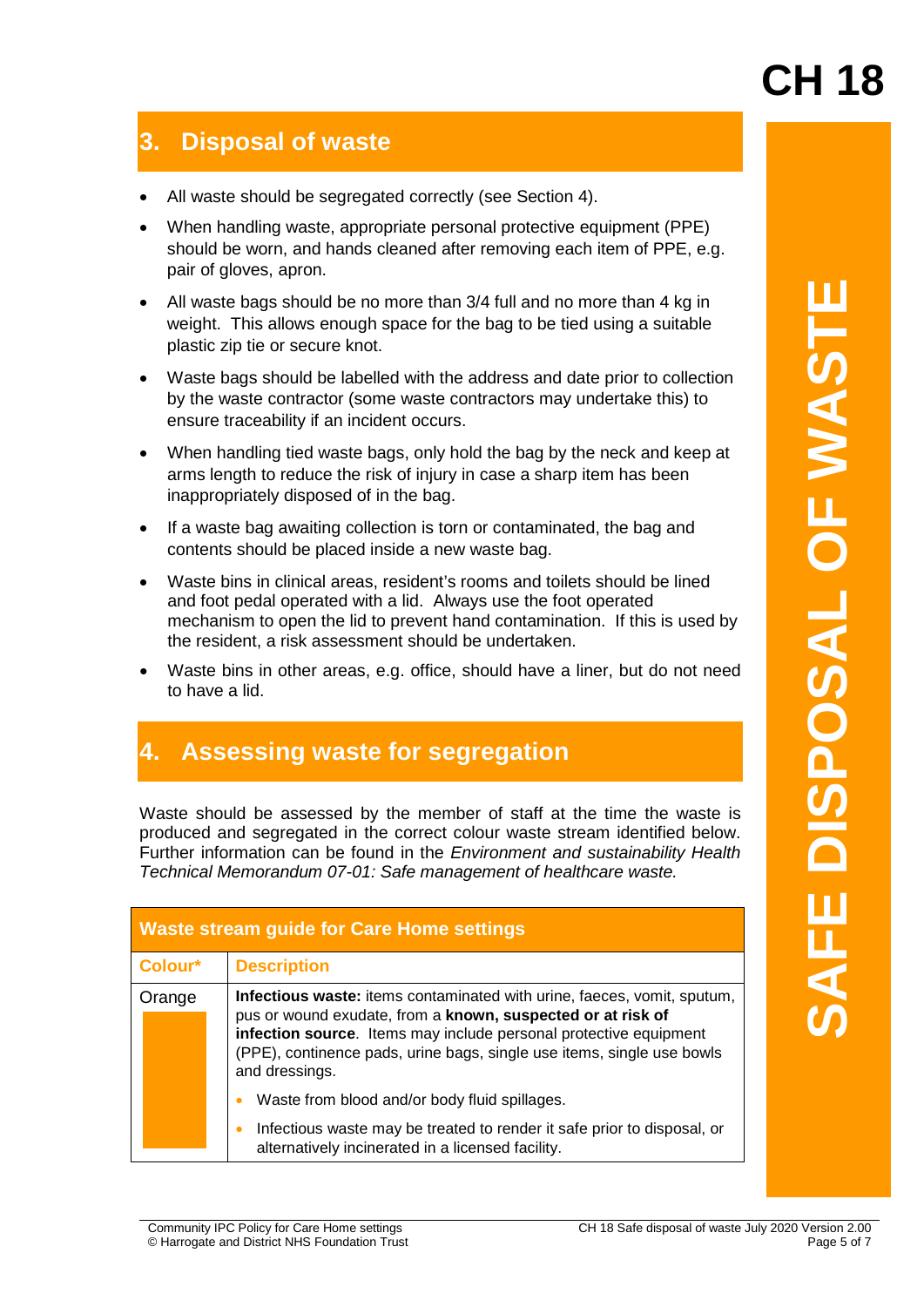|                                                                    |                                                                                                                                                                                                                                                                                                                                                                       | <b>Waste stream guide for Care Home settings (continued)</b>                                                                                                                                                                                                                                                                                                                                  |  |  |  |
|--------------------------------------------------------------------|-----------------------------------------------------------------------------------------------------------------------------------------------------------------------------------------------------------------------------------------------------------------------------------------------------------------------------------------------------------------------|-----------------------------------------------------------------------------------------------------------------------------------------------------------------------------------------------------------------------------------------------------------------------------------------------------------------------------------------------------------------------------------------------|--|--|--|
|                                                                    | Colour*                                                                                                                                                                                                                                                                                                                                                               | <b>Description</b>                                                                                                                                                                                                                                                                                                                                                                            |  |  |  |
|                                                                    | Yellow<br>and black                                                                                                                                                                                                                                                                                                                                                   | Offensive/hygiene waste: items contaminated with urine, faeces, vomit,<br>sputum, pus or wound exudate, from residents with no risk of, known<br>or suspected infection. Items may include PPE, continence pads,<br>urine bags, single use items, single use bowls, dressings, feminine<br>hygiene, nappies and any other items assessed to be non-infectious,<br>such as uncontaminated PPE. |  |  |  |
| SPOSAL OF WASTE                                                    |                                                                                                                                                                                                                                                                                                                                                                       | Liquids, e.g. urine, faeces, vomit, should be discarded into a foul<br>sewer (sluice or toilet). They can, however, be absorbed onto a<br>disposable cloth, e.g. paper towel, and placed in the offensive waste<br>stream, ensuring there is no free-flowing liquid present.                                                                                                                  |  |  |  |
|                                                                    |                                                                                                                                                                                                                                                                                                                                                                       | Offensive/hygiene waste may be land filled in a permitted or licensed<br>facility.                                                                                                                                                                                                                                                                                                            |  |  |  |
|                                                                    | <b>Black</b>                                                                                                                                                                                                                                                                                                                                                          | Domestic waste: items which do not contain infectious materials,<br>sharps or medicinal products, e.g. paper towels from hand washing,<br>packaging, newspapers.                                                                                                                                                                                                                              |  |  |  |
|                                                                    |                                                                                                                                                                                                                                                                                                                                                                       | Clear or opaque waste bags can also be used for domestic waste.                                                                                                                                                                                                                                                                                                                               |  |  |  |
|                                                                    |                                                                                                                                                                                                                                                                                                                                                                       | Recycling options should be considered where available.                                                                                                                                                                                                                                                                                                                                       |  |  |  |
|                                                                    |                                                                                                                                                                                                                                                                                                                                                                       | Domestic waste may be land filled in a permitted or licensed facility.                                                                                                                                                                                                                                                                                                                        |  |  |  |
|                                                                    | Purple                                                                                                                                                                                                                                                                                                                                                                | This waste stream is rarely used in care home settings.<br>Cytotoxic and cytostatic waste: items contaminated with hormone or<br>oxytocin-based agents.                                                                                                                                                                                                                                       |  |  |  |
|                                                                    |                                                                                                                                                                                                                                                                                                                                                                       | Cytotoxic and cytostatic waste must be incinerated in a permitted or<br>licensed facility.                                                                                                                                                                                                                                                                                                    |  |  |  |
|                                                                    | Colour waste streams may vary depending on waste contractors – check<br>$\ast$<br>with your local contractor before implementing the waste stream guidance.                                                                                                                                                                                                           |                                                                                                                                                                                                                                                                                                                                                                                               |  |  |  |
|                                                                    | <b>Infection Prevention and Control resources,</b><br>5.<br>education and training                                                                                                                                                                                                                                                                                    |                                                                                                                                                                                                                                                                                                                                                                                               |  |  |  |
| SAFE                                                               | The Community Infection Prevention and Control (IPC) Team have produced<br>a wide range of innovative educational and IPC resources designed to assist<br>your Care Home in achieving compliance with The Health and Social Care Act<br>2008: Code of Practice on the prevention and control of infections and related<br>guidance and CQC registration requirements. |                                                                                                                                                                                                                                                                                                                                                                                               |  |  |  |
|                                                                    | These resources are either free to download from the website or available at a<br>minimal cost covering administration and printing:                                                                                                                                                                                                                                  |                                                                                                                                                                                                                                                                                                                                                                                               |  |  |  |
|                                                                    |                                                                                                                                                                                                                                                                                                                                                                       | 29 IPC Policy documents for Care Home settings                                                                                                                                                                                                                                                                                                                                                |  |  |  |
|                                                                    |                                                                                                                                                                                                                                                                                                                                                                       | 'Preventing Infection Workbook: Guidance for Care Homes'                                                                                                                                                                                                                                                                                                                                      |  |  |  |
| CH 18 Safe disposal of waste July 2020 Version 2.00<br>Page 6 of 7 |                                                                                                                                                                                                                                                                                                                                                                       | Community IPC Policy for Care Home settings<br>© Harrogate and District NHS Foundation Trust                                                                                                                                                                                                                                                                                                  |  |  |  |

#### **5. Infection Prevention and Control resources, education and training**

- 29 IPC Policy documents for Care Home settings
- 'Preventing Infection Workbook: Guidance for Care Homes'